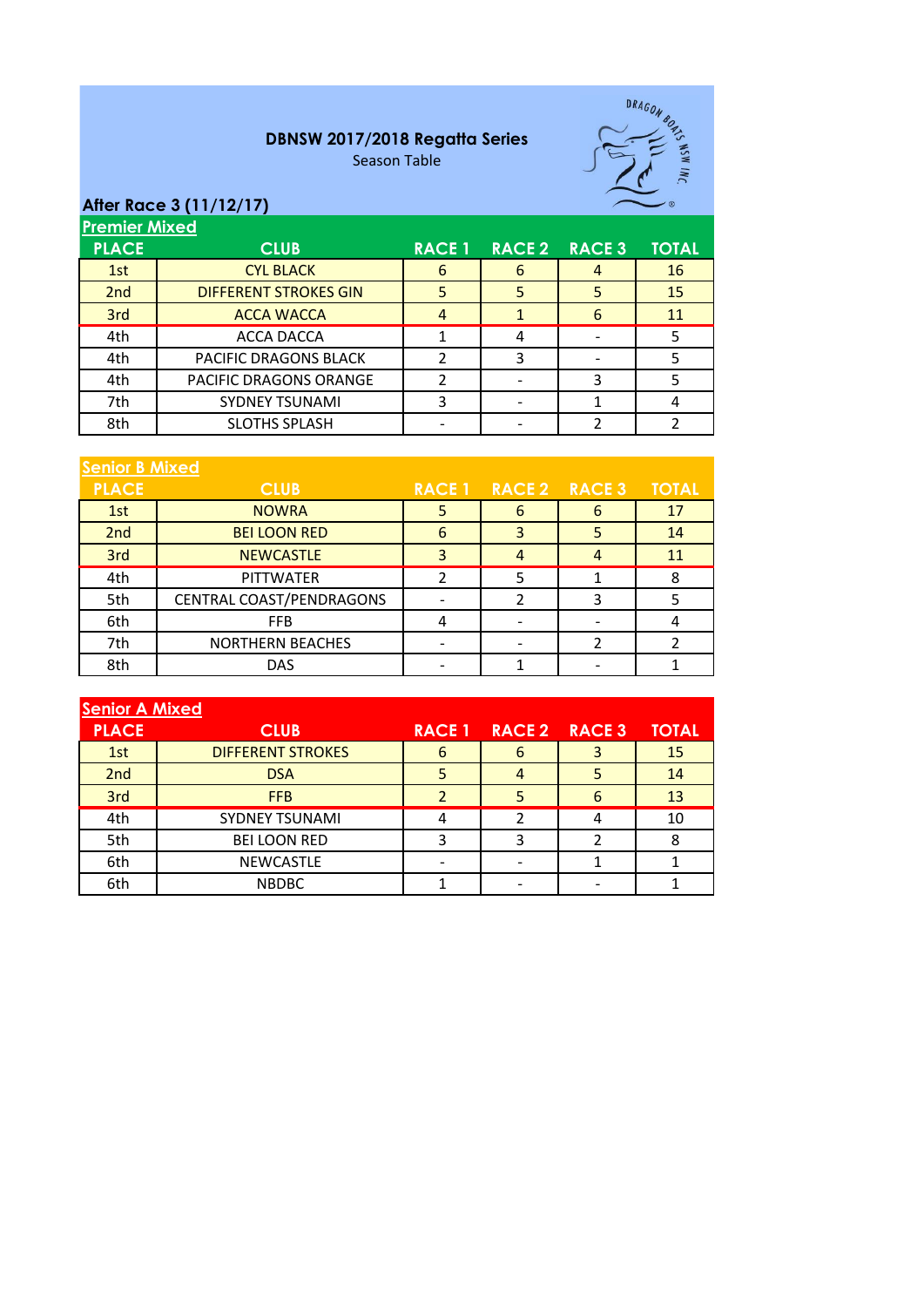| <b>Junior Mixed</b> |                             |                          |              |
|---------------------|-----------------------------|--------------------------|--------------|
| <b>PLACE</b>        | <b>CLUB</b>                 | RACE 1 RACE 2 RACE 3     | <b>TOTAL</b> |
| 1st                 | <b>DANEBANK/SANDY POINT</b> | b                        | 17           |
| 2 <sub>nd</sub>     | <b>MARIST DRAGONS</b>       |                          |              |
| 3rd                 | <b>SYDNEY ZODIACS</b>       | $\overline{\phantom{a}}$ |              |

| <b>Premier Women</b> |                          |               |               |               |              |  |
|----------------------|--------------------------|---------------|---------------|---------------|--------------|--|
| <b>PLACE</b>         | <b>CLUB</b>              | <b>RACE 1</b> | <b>RACE 2</b> | <b>RACE 3</b> | <b>TOTAL</b> |  |
| 1st                  | <b>DIFFERENT STROKES</b> | 5             | 5             |               | 15           |  |
| 2nd                  | <b>ACCA</b>              | 6             | 3             | h             | 15           |  |
| 3rd                  | <b>SYDNEY ZODIACS</b>    |               | 6             |               | 8            |  |
| 3rd                  | <b>PACIFIC DRAGONS</b>   |               | 4             | 4             | 8            |  |
| 5th                  | THE SLOTHS               | 2             | 2             |               |              |  |
| 6th                  | PACIFIC DRAGONS/NAGA     |               |               |               |              |  |
| 6th                  | CYL                      |               |               |               |              |  |
| 8th                  | <b>SYDNEY TSUNAMI</b>    |               |               |               |              |  |

| <b>Senior A Open</b> |                           |                |               |               |              |  |
|----------------------|---------------------------|----------------|---------------|---------------|--------------|--|
| <b>PLACE</b>         | <b>CLUB</b>               | <b>RACE 1</b>  | <b>RACE 2</b> | <b>RACE 3</b> | <b>TOTAL</b> |  |
| 1st                  | FFB/NBDBC                 | 6              | 5             | 6             | 17           |  |
| 2nd                  | <b>NOWRA/PORT HACKING</b> | 5              | 6             | 5             | 16           |  |
| 3rd                  | <b>BEI LOON</b>           | 3              | 3             | 4             | 10           |  |
| 4th                  | <b>DIFFERENT STROKES</b>  | 4              |               | ς             |              |  |
| 5th                  | NEWCASTLE/PITTWATER       |                | 4             |               | 5            |  |
| 6th                  | PENDRAGONS/CENTRAL COAST  |                | 2             |               | 4            |  |
| 7th                  | <b>NEWCASTLE</b>          | $\overline{2}$ |               |               |              |  |
| 8th                  | NATURE COAST/SUDU         |                |               |               |              |  |
| 8th                  | FLAMIN DRAGONS PMQ        |                |               |               |              |  |